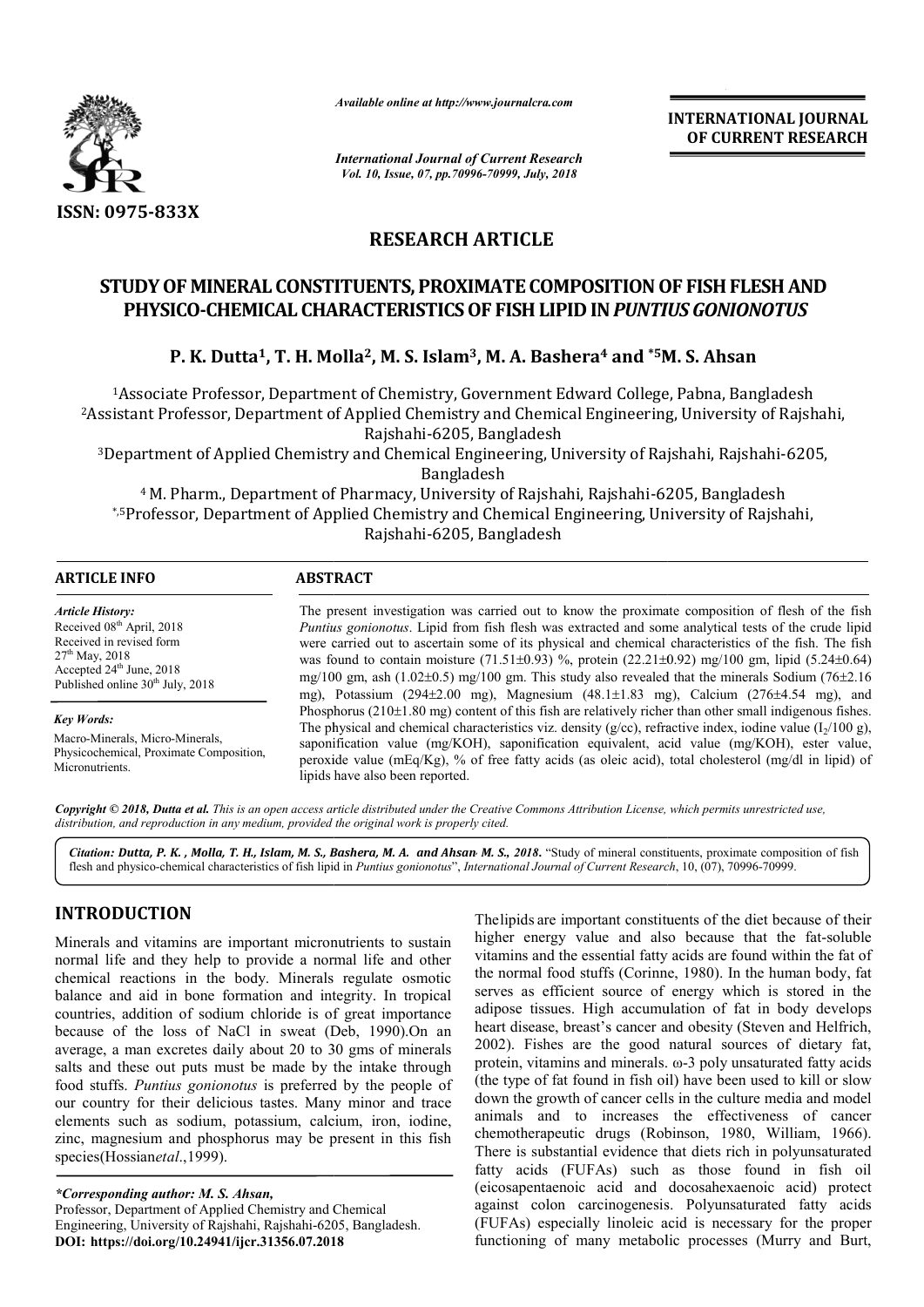1969, Murray *et al.*, 1996.). In view of these recognized usefulness of this fish with respect to lipid characteristics, the present investigation was undertaken. The present work reported the proximate composition of fish flesh; extraction of lipid from fish flesh and to carried out analytical tests of the crude lipid to ascertain some of its physical and chemical characteristics of the fish *Puntius gonionotus*. The need for through and long-term investigation on the nutritional value of this fish is urgently needed. Considering the importance, this study was under taken to assess the nutritional value of this fish, available in Bangladesh.

#### **MATERIALS AND METHODS**

Standard medium sized alive *Puntius gonionotus* were collected from the local market of Shaheb Bazar, Rajshahi, Bangladesh. Keeping into ice, the samples of fish were brought into the laboratory for analysis within hours of collection. Finally, they were cleansed by discarding their scales, bones, stomach, viscera, fins etc. and only the body flesh of the fishes were preserved in frozen condition in a refrigerator.

The fish flesh of *Puntius gonionotus* was homogenized in a micro cutter and then mixed uniformly with pre-cooled petroleum in a homogenizer and filtered through a clean muslin cloth. The process was repeated at least twice in order to obtained lipid free homogenate. Finally, filtrate was clarified further by centrifugation at  $8\times10^3$  rpm for 10 minutes. Then these precipitate was air dried at room temperature. Ash was prepared from this defatted fish sample by dry ash method. For this purpose, defatted homogenate fish sample (about 5g) was heated in pre-weighted crucible to a white ash 600°C. This was done for four hours in a muffle furnace. The ash was dissolved in a minimum quantity of concentrated  $HNO<sub>3</sub>$  and warm water. The diluted sample was then filtered and adjusted to a known volume  $(100ml)$  preferably, so that the final  $HNO<sub>3</sub>$ concentration is about 1%. Small portion of this solution was taken for Na, K, Ca, Mg, Cu and Zn estimation. To determined the amount of Phosphorus, wet oxidation was performed by adding acid mixture  $(HNO_3: H_2SO_4: HClO_4 = 5 : 1 : 2)$  into fish flesh (2.02g). Then it was allowed to predigest at least for two hours and again digest until the content became colorless (AOAC, 1995). Atomic absorption spectrophotometer method was used for the determination of Na, K, Ca, Cu and Zn contents in the species and Fe and P were determined by spectrophotometric method (Sharma, 1997-98). Metal free (deionised water) water was used for preparing all reagents and calibration standards and as dilution water. Lipid was extracted from *Puntius gonionotus* by Bligh-Dyer method (Bligh and Dyer, 1959). A mixture of chloroform and methanol  $(2.1 \text{ v/v})$ was used in this process. Standard methods were used for determining moisture, ash, dry solid substance, crudefibre of this fish flesh. The protein content of this fish was estimated by Micro-kjeldahl's method. The estimation of nitrogen was done by kjeldahl method which depended upon the fact that organic nitrogen when digested with sulphuric acid in presence of catalyst (copper sulphate) was converted to ammonium sulphate. Ammonia liberated by making the solution alkaline was distilled into a known volume of a standard acid. Collected ammonia was then measured by back titration. The percentage of nitrogen was calculated from the following formula:

$$
\% N = \frac{(V_2 - V_1) \times 0.01401}{W} \times 100
$$

- $V_2$  = Volume in ml of standard HCl used in the actual titration.
- $V_1$  = Volume in ml of standard HCl used in the blank titration.
- $N_A$  = Normality of the HCl and
- $W = Weight of the sample in gram.$

The total nitrogen content when multiplied by a factor 6.25, afforded the amount of total protein in the sample, the physical and chemical contents of the lipid was determined by standard methods (William,1966, Lehninger *et al.*, 1993).

#### **RESULTS AND DISCUSSION**

The macro and micro minerals constituents in this fish are show in Table-I and Table-II. The study revealed that the nutritional components of this fish were relatively rich in minerals like calcium, potassium, magnesium, phosphorus, sodium, iron, copper and zinc. Utilization of this fish in our diet may be considered as an important strategy to ensure the supply of minerals particularly to the communities who do not have enough purchasing capacity. The fresh fish flesh contained  $76.01\pm2.16$ mg/100g sodium which implies that this fish has a role in regulating plasma volume, acid base balance, nerve and muscles function and many other purposes within the cell (Gangong, 1991). Sodium content per 100g fish is varied from 30-150 mg for different fish (Gosal, 1997). Potassium plays an important role in the regulation of acid-base balance in the cell and also regulates the transmission of the nerve impulse and the contraction of the muscle (Deb, 1990). The amount of potassium found in *P. gonionotus* fish potassium was 294 $\pm$ 2.01 mg. Potassium content in different fish species is varied from 250-500 mg (Gosal, 1997). Thus this fish may be considered as a great supplement source of potassium. Calcium along with phosphorus is essential for the formation and development of bones and teeth. Calcium in normal ratio with potassium maintains the normal activity of muscle (Deb, 1990). An estimated 99% of the body calcium resides in the teeth and bones. It is seen that *Puntius gonionotus* contained 276±4.54 mg calcium. From this result it is seen that this fish species is a rich source of calcium. Phosphorus is required for the formation of phospholipids, nucleic acid and phosphoproteins. It is also essential for utilization of calcium in the body and in the assimilation of carbohydrate and fat (Deb, 1990). Phosphorus content in *Puntius gonionotus* was found at  $210\pm1.80$  mg which is within FAO range of 19-502 mg/100g. Magnesium is a component of bones. Magnesium content of this fish was found to be  $48.10 \pm 1.83$  mg. The magnesium content in different fish is between 10-60 mg, within the FAO range of 4.5-452mg/100g. The recommended daily intake of magnesium for adults is 220-260 mg (FAO, 2001).

The function of iron is mainly in the transport of oxygen to the tissues (haemoglobin). It is also involved in the process of cellular respiration (Deb, 1990). A well balanced diet for growing children or for adults should contain sufficient amount of iron to meet the iron deficiency of the body and to allow for possible regional and seasonal variation in the iron contents of food. *Puntius gonionotus* contains 1.70±0.16 mg iron. The recommended nutrient intake of iron for female adults between the ages of 19-50 years is 24 mg/day. From the literature review it was found high variation in the concentration of iron from country to country. Copper is required for melanin formation and also for haemoglobin, phospholipids and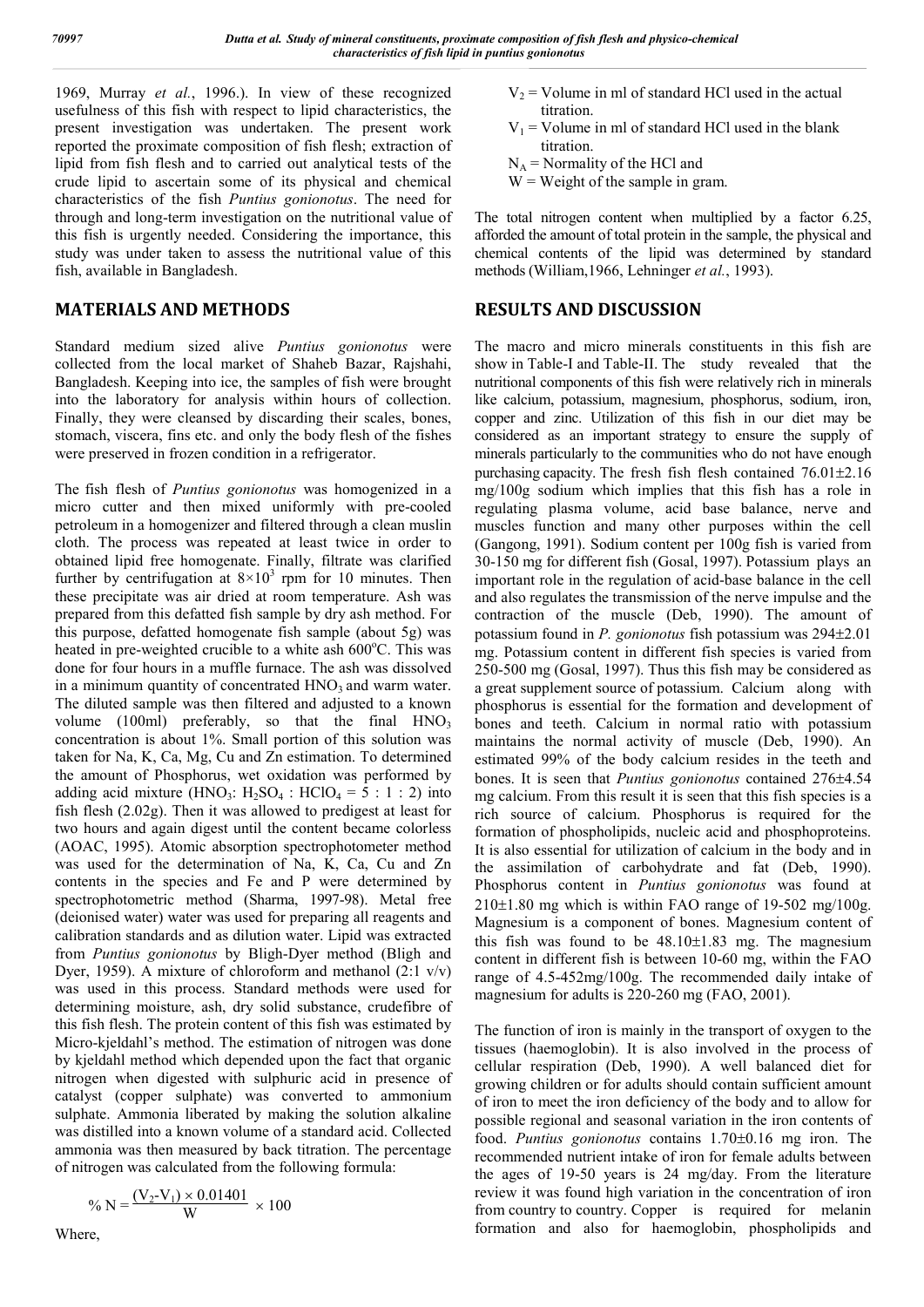collagen synthesis. Again, Zinc is a part of many enzymic biomembranes and is involved in RNA transcription, among other activities. Zinc deficiency is linked to stunted grown and delayed sexual maturation (EPA U. S., 1999). From this study, it is found that *Puntius gonionotus* contains  $(1.01 \pm 0.20)$  mg copper and  $(3.80\pm0.82)$  mg zinc. For adults, the daily requirements of Copper and Zinc were 1.5-3.0 mg and 12 mg,

**Table 1: The macro minerals (mg/100g) constituents in**  *Puntius gonionotus* **fish flesh**

| <b>Macro</b> minerals | Value $(mg/100g)$ |
|-----------------------|-------------------|
| Сa                    | $276.00\pm4.54$   |
| K                     | $294.00 \pm 2.01$ |
| D                     | $210.00 \pm 1.80$ |
| Na                    | $76.01 \pm 2.16$  |
| Mg                    | $48.10 \pm 1.83$  |

**Table 2. The micro minerals (mg/100g) constituents in** *Puntius gonionotus* **fish flesh**

| <b>Micro</b> minerals | Value $(mg/100g)$ |
|-----------------------|-------------------|
| Fe                    | $1.70 \pm 0.16$   |
| Cu                    | $1.01 + 0.20$     |
| 7n                    | $3.80 \pm 0.82$   |

| Table 3. Proximate compositions of the fish flesh of |  |
|------------------------------------------------------|--|
| <b>Puntius gonionotus</b>                            |  |

| <b>Moisture content</b> | $(71.51\pm0.93)\%$   |  |
|-------------------------|----------------------|--|
| Protein content         | $(22.21 \pm 0.92)\%$ |  |
| Lipid content           | $(5.24 \pm 0.64)\%$  |  |
| Ash content             | $(1.02 \pm 0.05)\%$  |  |
| Crude fiber content     | $(4.655 \pm 0.32)\%$ |  |
| Dry matter content      | $(28.50\pm0.65)\%$   |  |

**Table 4. The physical constants of** *Puntius gonionotus* **fish lipid**

| <b>Physical constant</b> | value         |  |
|--------------------------|---------------|--|
| Density $(g/cc)$         | 0.9516        |  |
| Refractive index         | 1.4612-1.4635 |  |

**Table 5: The chemical constants of** *Puntius gonionotus*

| <b>Chemical constants</b>             | <b>Values</b> |
|---------------------------------------|---------------|
| Iodine value $(I_2/100g)$             | 108.72        |
| Saponification value (mg $KOH/g$ )    | 186.52        |
| Saponification equivalent             | 296.52        |
| Peroxide value (m Eq/Kg)              | 1.78          |
| Ester value                           | 235.29        |
| Acid value (mg/KOH)                   | 1.96          |
| % of free fatty acids (as oleic acid) | 124           |
| Total cholesterol (mg/dl in lipid)    | 1 25          |

respectively (Murray *et al.*, 1996). In the present investigation the lipid, protein, proximate compositions and other related substances in the fish fillet of *Puntius gonionotus* were recorded. The results have been shown in the following Tables-III. Moisture is the essential for most of the physiological reactions in the plant and animal tissue and in absence of moisture, life does not exist. The moisture content of this fish was found to be  $71.51\pm0.93\%$  and this value is less than other common fishes in Bangladesh. Protein is much more expensive feed ingredient than lipid. Protein content of fish varies widely, depending on facts such as natural feeding habits and availability of feed, fasting during spawning, migration etc. (Lilabati and Vishwanath, 1996.). The protein content of *Puntius gonionotus* in the present study was found to be  $22.21 \pm 0.92$ . The protein content showed that the species is very rich as a source of protein as compared to the average value of other different fish species like *Anguilla bengalensis*, *Rita rita* (Molla *et al.*, 2003) etc.

The lipid content of the fish *Puntius gonionotus* was  $(5.24\pm0.64)$  %. The physical and chemical characteristics of the oils and fats varied within a small so that they seem to be constant. Although the chemical constants are more important to characterize a lipid, but physical constants are also often capable of giving valuable information. The ash figure can be regarded as a general measure of quality and often is useful criterion in identifying the authenticity of the quality of a food. The ash value of *Puntius gonionotus* was found to be 1.02±0.05 %. The ash content is of significance in measuring of mineral contents of the sample suggests the presence of an inorganic adulterant (Boekenoogen, 1964). The percentage of dry matter and crude fiber of this fish were estimated and found to be  $(28.50\pm0.65)$  % and  $(4.655\pm0.32)$  % respectively. The physical and chemical constants of the fish lipid are given in Tables IV and V. The density of the oils varies with their type and temperature and also treatment process. The density of this fish lipid was 0.9516 g/cc and was less dense than water whose density is  $1.00$  g/cc. The specific gravity and apparent density of each kind of oil lie within a fairly narrow range if the determinations are made at a standard temperature and the figures are thus of diagnostic value in assessing the degree of purity of an oil (Willam, 1966). The refractive index of fats and oils depends to some extent on their unsaturation (Peach and Tracy, 1955). The refractive index of the investigated *Puntius gonionotus* fish lipid was found to be 1.4635 which is much closed to that of other edible oils (Tasic *et al.*, 1999).

Iodine value gives an estimation of the degree of unsaturation and the relative amounts of unsaturated fatty acids in the triglyceride molecules of the fat. It may be suggested that the oil under investigation may be contained higher amounts of unsaturated fatty acids as its iodine value was calculated to be 108.72  $I_2/100$  g of the sample. The saponification value of the lipid of *Puntius gonionotus* was found to be 186.52 mg KOH/g, when the saponification equivalent of the fish lipid was observed to be 296.52. It is directly proportional to the average chain length of fatty acid present. Fats or oils consisting largely of  $C_{18}$  fatty acids, along with some myristic acid, palmitic acid, a little unsaponifiable matter and a low free acid, generally have a saponification equivalent of around 296.52; a higher value indicates the appreciable quantity of fatty acids (Molla *et al.*, 1994). The present result found for *Puntius gonionotus* was 296.52 indicated that the fish lipid contained mainly fatty acids of  $C_{18}$  molecular weight along with some longer chain fatty acids. The unsaponifiable matter in this fish lipid was found to be 1.85% which indicates that the fish lipid also contained sterols, tocopherols, hydrocarbons etc. The peroxide value of the lipid of *Puntius gonionotus* was determined and was found to be 1.78 mEq/kg where as the standard value of fish oil is less than 10 mEq/Kg (Boekenoogen, 1964). Oils with high peroxide values tend to have strong bad odour and taste, so can be oil with low quality. The specific limits of high quality oils are peroxide value of less than 3 when the oil leaves factory. The peroxide value was less than 5 before it is encapsulated and less than 10 following encapsulation (Pokorny *et al.*, 1973).The peroxide value indicates that the fish lipid was in fresh condition. The ester value of the fish lipid was found to be 235.29. The acid value and percentage of free fatty acid (as oleic) of the lipid of *P. gonionotus* were estimated and the amounts were found to be 1.96 mg/KOH and 1.24% respectively which were within the standard value of 5 mg/KOH and 0.5-1.5 respectively. The low percentage of free fatty acid (bellow 1.15%) is an indication of suitability of the lipids for edible purpose.